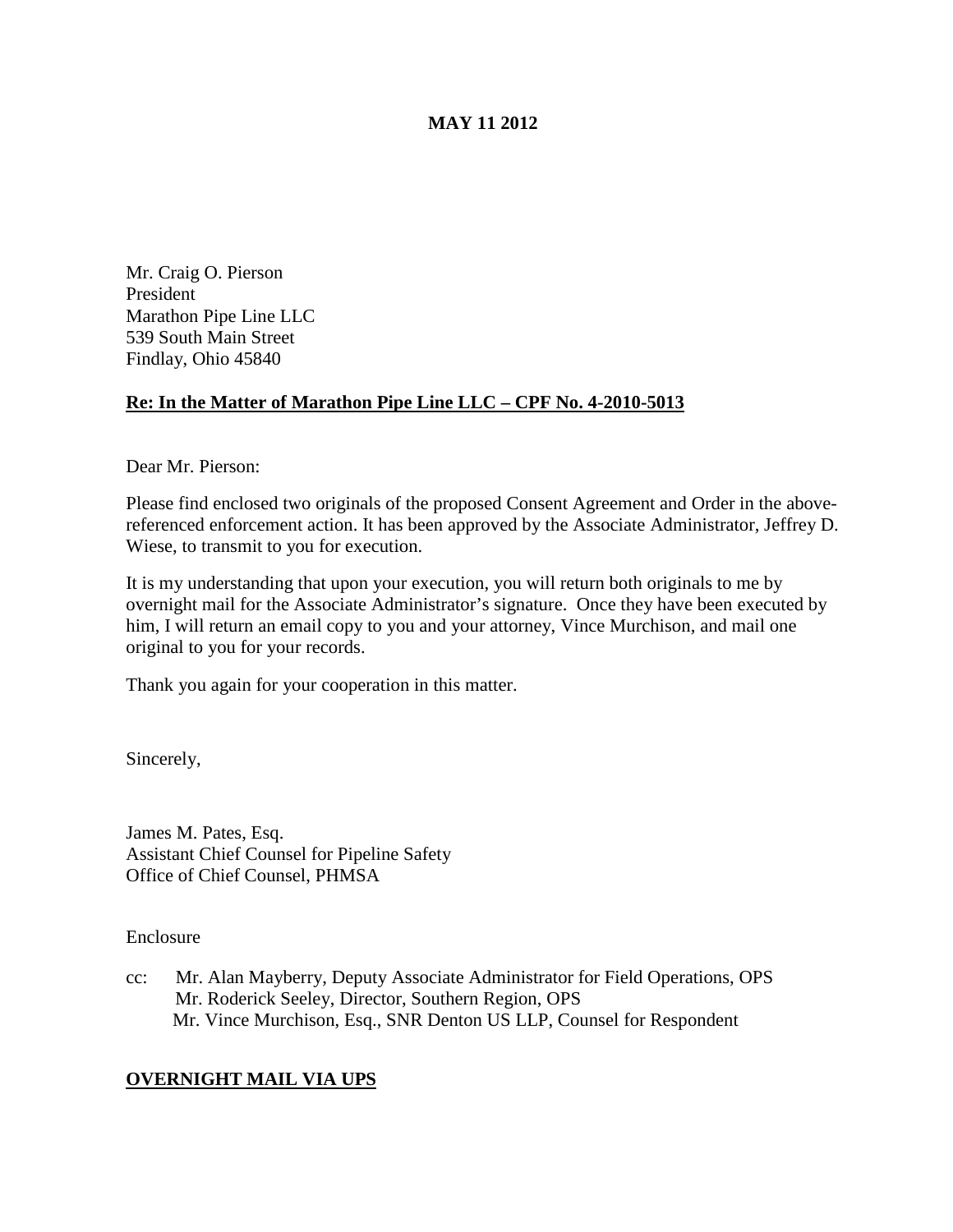# **U.S. DEPARTMENT OF TRANSPORTATION PIPELINE AND HAZARDOUS MATERIALS SAFETY ADMINISTRATION OFFICE OF PIPELINE SAFETY WASHINGTON, DC 20590**

| In the Matter of               |  |
|--------------------------------|--|
| <b>Marathon Pipe Line LLC,</b> |  |
| Respondent.                    |  |

**\_\_\_\_\_\_\_\_\_\_\_\_\_\_\_\_\_\_\_\_\_\_\_\_\_\_\_\_\_\_\_\_\_\_\_\_\_\_\_\_\_**

**Marathon Pipe Line LLC, ) CPF No. 4-2010-5013** 

### **CONSENT AGREEMENT AND ORDER**

**WHEREAS,** from March to October 2009, pursuant to Chapter 601 of 49 United States Code, representatives of the Pipeline and Hazardous Materials Safety Administration (PHMSA), Office of Pipeline Safety (OPS), conducted an on-site investigation of the pipeline facilities of Marathon Pipe Line LLC (Marathon or Respondent), at its St. James Terminal near Garyville, Louisiana (St. James Terminal), in response to a March 10, 2009 accident at that facility. During the execution of a drain line tie-in project, a Marathon contractor ignited hazardous vapors in a crude oil sump at the St. James Terminal. The ensuing explosion resulted in one fatality and three injuries; and

**WHEREAS**, Respondent operates one of the largest petroleum pipeline networks in the United States, based on total volume delivered; $<sup>1</sup>$  $<sup>1</sup>$  $<sup>1</sup>$  and</sup>

**WHEREAS,** pursuant to the OPS inspection and subsequent accident investigation, the Director, Southwest Region, OPS (Director), issued to Respondent, by letter dated August 24, 2010, a Notice of Probable Violation and Proposed Civil Penalty, and Proposed Compliance Order (Notice), a copy of which is attached hereto as Appendix One. In accordance with 49 C.F.R. § 190.207, the Notice proposed: (1) finding that Respondent had committed various violations of 49 C.F.R. Parts 195 and 199; (2) assessing a total civil penalty of \$1,071,400 for the alleged violations; and (3) ordering Respondent to take certain measures to correct the alleged violations; and

**WHEREAS,** Marathon responded to the Notice by letter dated January 25, 2011, and proposed a settlement; and

**WHEREAS,** PHMSA and Marathon entered into settlement negotiations and have reached agreement on the terms and conditions set forth herein; and

<span id="page-1-0"></span> <sup>1</sup> http://www.marathonpetroleum.com/Operations/Pipeline\_Transportation/ (last accessed 1/19/12).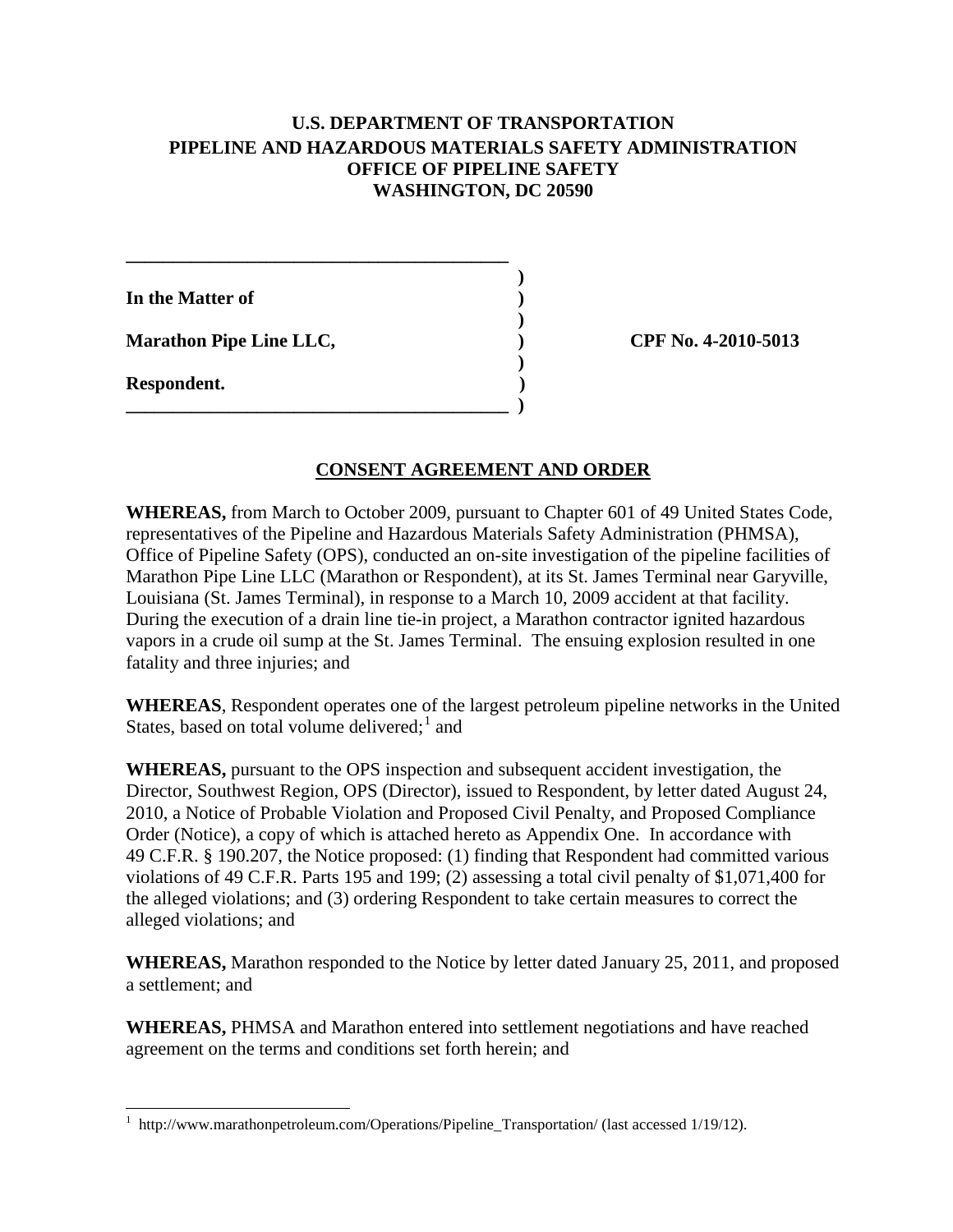**WHEREAS,** the agreement includes a Supplemental Safety and Environmental Project, as described in Appendix Two and attached hereto, that has been voluntarily agreed to by Marathon and includes safety measures not required by 49 U.S.C. § 60101, *et seq.,* or 49 C.F.R. Part 195; and

**WHEREAS**, the Parties agree that this Consent Agreement and Order (Agreement) will resolve the Notice, pursuant to 49 C.F.R. Part 190, without further administrative proceedings or litigation, that said Agreement is fair and reasonable, and that it will promote the public interest by improving the safety performance of Marathon's pipeline system and by advancing the safety goals of PHMSA;

**NOW, THEREFORE,** upon consent and agreement of the Parties, it is hereby Ordered and Adjudged, as follows:

# **I. General Provisions.**

1. Respondent acknowledges, as operator of the St. James Terminal, that Marathon and its pipeline system are subject to the jurisdiction of the Pipeline Safety Laws, 49 U.S.C. § 60101, *et seq.*, and the regulations and administrative orders issued thereunder. For purposes of this Agreement, Respondent further acknowledges that it received proper notice of PHMSA's actions in this proceeding and that the Notice states claims upon which relief may be granted pursuant to 49 U.S.C. § 60101, *et seq.,* and the regulations and administrative orders issued thereunder.

2. Without admitting or denying the allegations of the Notice, Respondent consents to the issuance of this Agreement, and hereby waives any further procedural requirements with respect to its issuance. Respondent waives all rights to contest the adequacy of the notice provided and the validity of this Agreement, including all rights to any administrative or judicial hearings or appeals; provided, however, that any dispute concerning the implementation of this Agreement shall be resolved in the manner hereinafter provided**.**

3. This Agreement shall apply to and be binding upon PHMSA and upon Respondent, its officers, directors, employees, successors-in-interest, assigns, or any other entities or persons otherwise bound by law. Respondent agrees to provide a copy of this Agreement and any incorporated work plans and schedules to all of Marathon's officers, employees, agents, and successors-in-interest whose duties might reasonably include compliance with the terms of this Agreement.

4. Respondent agrees that each allegation of violation cited in the Notice will be considered by PHMSA as a prior offense in any future enforcement action brought against Respondent.This Agreement, however, does not constitute a finding of violation of any Federal law or regulation and may not be used in any civil proceeding of any kind as evidence or proof of any fact, fault or liability, or as evidence of the violation of any law, rule, regulation or requirement, except in a proceeding to enforce the provisions of this Agreement.

5. In exchange, Marathon agrees to complete the corrective actions specified in Section II (Regulatory Compliance), Section IV (Supplemental Safety and Environmental Project), and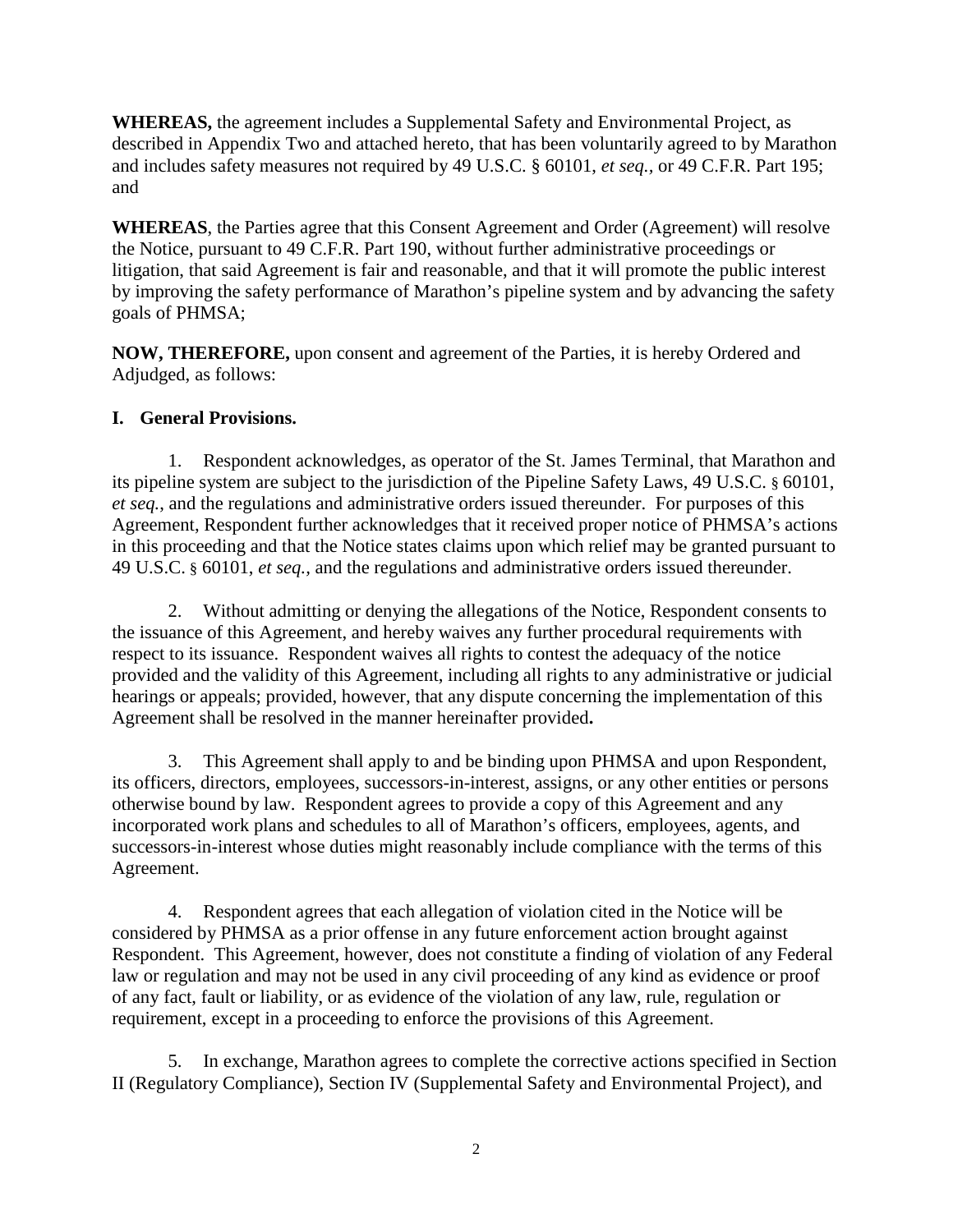Section V (Same; Documentation and Verification of Work and Expenses) of this Agreement and to pay the civil penalties specified in Section III (Civil Penalties).

# **II. Regulatory Compliance.**

6. Within 90 days following the Effective Date (as defined below), Respondent agrees to perform the corrective actions set forth in the Proposed Compliance Order included with the Notice, as follows:

- a. Regarding Item 1 of the Proposed Compliance Order, Respondent will submit all accident reports on DOT Form 7000-1 to PHMSA, for the accident that occurred at St. James Station on January 8, 2006, and the incident in the Martinsville, Illinois, area that occurred on November 13, 2007;
- b. Regarding Item 2 of the Proposed Compliance Order, Respondent will identify any deficiencies observed during its review of personnel performance in preparing and following Marathon's Standard MPLOPR007 procedure, "Commissioning, Decommissioning, and/or Recommissioning Pipeline Systems (CDR)," during the drain line tie-in project described above, integrate the findings of such review into its training program, and provide this training to its employees. Compliance with this Item is in addition to any work performed in connection with the Project described below;
- c. Regarding Item 4 of the Proposed Compliance Order, Respondent will incorporate the installation and operation of bentonite mud plugs as a vapor barrier to isolate hazardous vapors as a covered task(s) in its operator qualification (OQ) program. In addition, Marathon will also introduce appropriate OQ methodologies and training to ensure that individuals performing this covered task(s) have the necessary knowledge and skills to perform the task(s) in a manner that ensures the safe operation of Marathon's pipeline facilities;
- d. Regarding Item 5 of the Proposed Compliance Order, Respondent will submit the results of the corrective actions set forth in this Section to the Director, Office of Pipeline Safety, Pipeline and Hazardous Materials Safety Administration, 8701 South Gessner, Suite 1110, Houston, Texas 77074, no later than 90 days from completion; and
- e. Regarding Item 6 of the Proposed Compliance Order, Respondent will maintain documentation of the safety improvement costs associated with performing the corrective actions set forth in this Paragraph and submit the total to the Director. Costs shall be reported in three categories: (a) any testing, evaluations and information analysis; (b) revisions of procedures and additional system monitoring and inspections; and (c) physical changes to pipeline infrastructure, including repairs, replacements, and other modifications.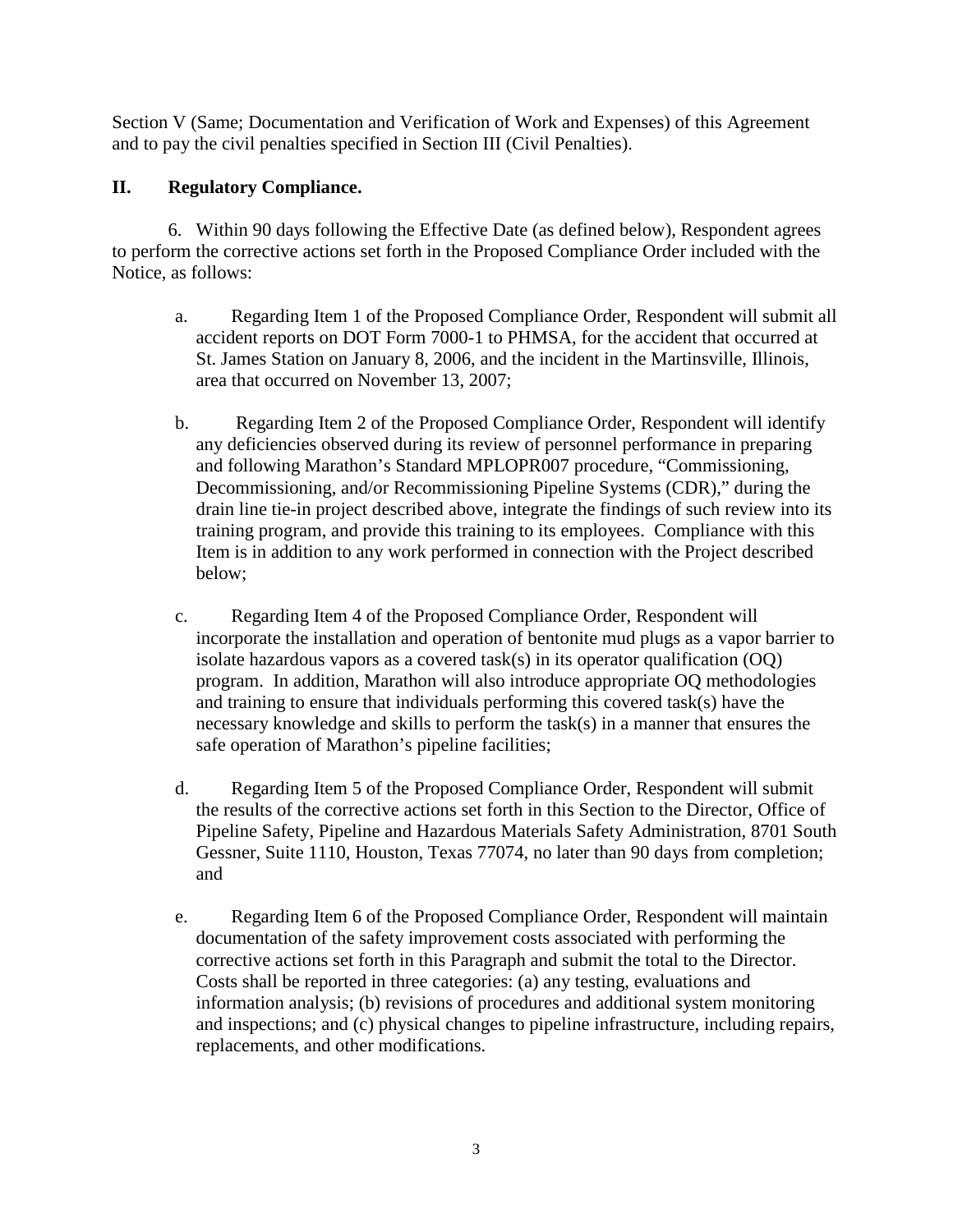7. The Director may grant an extension of time for Respondent to complete any of the work required by this Section II if Marathon submits a timely written request demonstrating good cause for an extension.

#### **III. Civil Penalties.**

8. Respondent agrees to pay to the United States a total civil penalty in the amount of **Eight Hundred Forty-two Thousand, Six Hundred Fifty Dollars (\$842,650.00)**, said amount being assessed by PHMSA for the following alleged violations set forth in the Notice:

- a. \$41,700, as proposed for Item 1 in the Notice, for alleged violation of 49 C.F.R. § 195.52(a);
- b. \$41,700, as proposed for Item 2 in the Notice, for alleged violation of 49 C.F.R. § 195.54(a);
- c. \$100,000, as proposed for Item 3 in the Notice, for alleged violations of 49 C.F.R. § 195.402(a);
- d. \$559,250 for Item 6 in the Notice, for alleged violation of 49 C.F.R. §§ 195.501(a)-(b) and 195.505(a); and
- e. \$100,000, as proposed for Item 9 in the Notice, for alleged violation of 49 C.F.R. § 199.105(b).

 9. Payment of the \$842,650.00 must be made within 20 days of the Effective Date, as defined below. Federal regulations (49 C.F.R. § 89.21(b)(3)) require such payment to be made by wire transfer through the Federal Reserve Communications System (Fedwire), to the account of the "U.S. Treasury." Questions concerning wire transfers should be directed to: Financial Operations Division (AMZ-341), Federal Aviation Administration, Mike Monroney Aeronautical Center, P. O. Box 269039, Oklahoma City, Oklahoma 73125. The telephone number of the Division is (405) 954-8893.

10. Failure to pay the penalty set forth above within 20 days of the Effective Date, as defined below, will result in the accrual of interest at the current annual rate in accordance with 31 U.S.C. § 3717, 31 C.F.R. § 901.9 and 49 C.F.R. § 89.23. Pursuant to those same authorities, a late penalty charge of six percent (6%) per annum will be charged if payment is not made within 110 days of service of a Notice of Late Payment. Furthermore, failure to pay the civil penalty may result in referral of the matter to the Attorney General for appropriate action in a United States District Court.

11. Respondent agrees that no portion of the total amount of the payment specified in this Section III will be deductible by Respondent or any of its affiliates for tax purposes.

#### **IV. Supplemental Safety and Environmental Project.**

12. Respondent agrees to undertake and complete the Supplemental Safety and Environmental Project more fully described below and in Appendix Two (SSEP or Project) in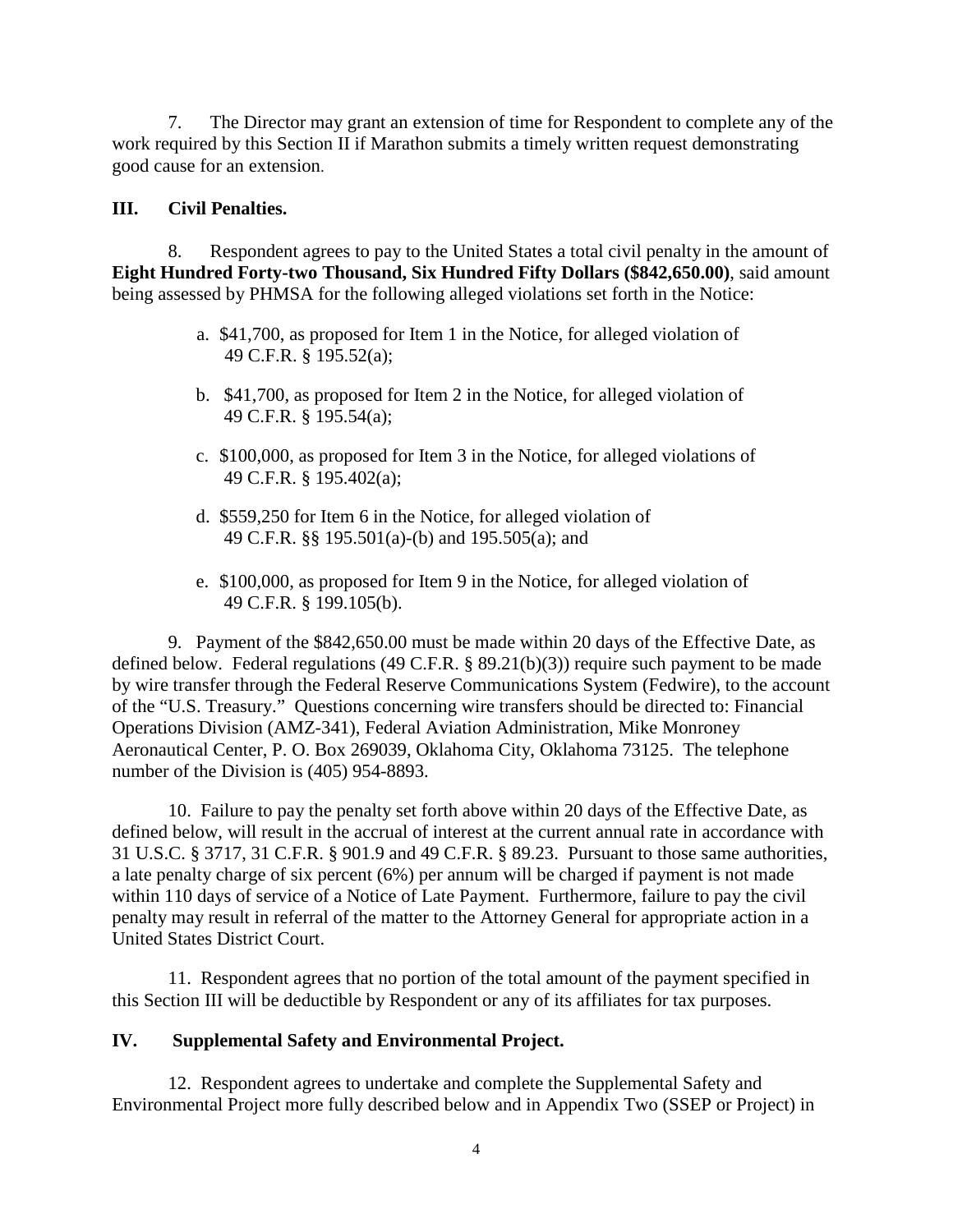mitigation of the proposed penalty for Item 6 of the Notice. The Project will commence not later than 30 days following the Effective Date (Start Date). The Parties agree that the Project is intended to improve the safety performance of the U.S. pipeline industry generally and to reduce the likelihood of future pipeline safety violations by Respondent. Specifically, the primary objective of the Project is to reduce the probability of releases and the risk of fire during operations and maintenance activities involving the isolation of energy in the form of hazardous vapors and liquids.

13. The Project will consist of the development and dissemination of an "Energy Isolation Guidance Document and Training Program." Respondent will complete the Project in accordance with the Project Scope of Work and Schedule, attached as Appendix Two hereto, within 42 months of the Effective Date and as outlined in three contractor proposals submitted by Marathon to PHMSA, as follows:

- a. *Proposal, Energy Isolation*, Baker Engineering and Risk Consultants, Inc., dated June 22, 2011;
- b. *Video Project Estimate,* SOS Video Communications, dated June 16, 2011; and
- c. *Proposal,* Technical Toolboxes, Inc., dated June 22, 2011.

These three proposals are hereby incorporated by reference into this Agreement. In the event of a conflict between this Agreement and any of the three proposal documents listed above, this Agreement shall control.

14. Respondent's total expenditure for the Project will be at least \$305,000 and must be expended in accordance with the provisions of this Section IV and Appendix Two. Marathon will receive no credit toward its obligation to spend at least \$305,000 by charging for the labor of its own employees, equipment, overhead, or other internal costs. If the cost of completing the work described in this Section IV and Appendix Two exceeds \$305,000, Respondent agrees to bear such costs as may be necessary to complete all of the work described in this Section IV.

15. The Director will have the authority, on the basis of reasonable justification and after consultation with Respondent, to require or agree to any reasonable modification to the Scope of Work and Schedule of the Project that the Director deems necessary to accomplish the purposes and intent of this Agreement. Any such modification must be in writing and signed by the Parties.

#### **V. Same; Documentation and Verification of Work and Expenses**.

16. Commencing 90 days after the Start Date and continuing every 90 days thereafter until submittal of the Project Completion Report, as described below, Marathon will submit quarterly progress reports to the Director describing all work performed pursuant to this Agreement during the preceding quarter and the safety impacts and implications of the Project to date. All reports, including the Project Completion Report described in Paragraph 17 below, shall be submitted to the Director, Office of Pipeline Safety, Pipeline and Hazardous Materials Safety Administration, 8701 South Gessner, Suite 1110, Houston, Texas 77074. As the person responsible for monitoring Respondent's compliance with the terms of this Agreement, the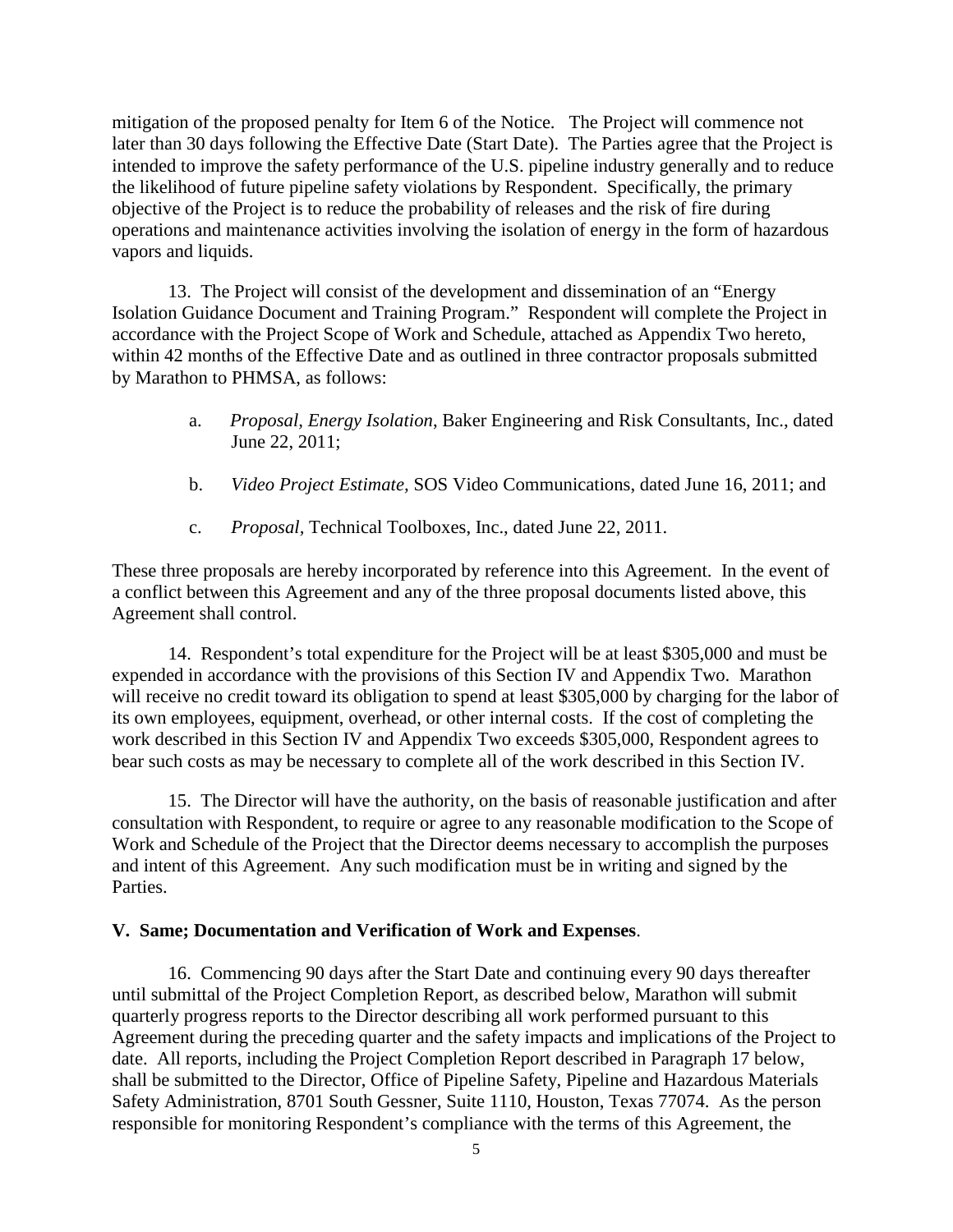Director may request any additional documentation, studies, or reports reasonably necessary to verify compliance with the terms hereof.

17. Not later than 90 days after completion of all the work specified in Appendix Two, Marathon must file a Project Completion Report with the Director. This report must contain, at minimum, the following information:

- a. A detailed description of the Project, as implemented;
- b. A description and analysis of the benefits of the Project, any potential or existing problems, and any changes executed during the Project pursuant to Paragraph 15 (including a quantification of the energy isolation benefits realized, if feasible);
- c. The total itemized costs of the Project; and
- d. Certification that the Project has been implemented pursuant to the provisions of this Agreement.

18. In submitting all reports under this Section V, Marathon will provide acceptable documentation of all eligible costs. If the Project Completion Report includes costs not eligible for credit under this Agreement, such costs shall be clearly identified as non-eligible expenses. For purposes of this Paragraph, the term "acceptable documentation" includes invoices, purchase orders, or other documentation that specifically identifies, itemizes, and establishes the individual costs of the goods and services for which payment was made. Canceled drafts are not acceptable documentation, unless such drafts specifically identify and itemize the individual costs of the goods and services.

19. Upon reasonable notice, PHMSA will have the right to inspect the records and facilities of Respondent to confirm that the Project is being carried out in conformity with the terms of this Agreement. Marathon further agrees, upon reasonable request from the Director, to provide PHMSA with all such records in the possession of the company's contractors that are reasonably related to execution of the Project.

20. Marathon will maintain legible copies of all relevant documentation of the underlying research and data for any and all documents or reports submitted to PHMSA pursuant to this Agreement and will provide the documentation of any such underlying research and data to PHMSA within 30 days of any written request from PHMSA. Such documentation must be retained for a period of at least five years from the date of submission of the Project Completion Report required under Paragraph 17 above. All reports required under this Agreement must include a certification signed by Marathon's president or chief executive officer, verifying, under penalty of law, that the information and representations contained in such report are true, accurate, and complete. Such certification shall include the following statement:

I certify under penalty of law that I have examined and am familiar with the information submitted in this document and in all attachments and, based on my inquiry of those individuals immediately responsible for obtaining the information, I believe that the information is true, accurate, and complete. I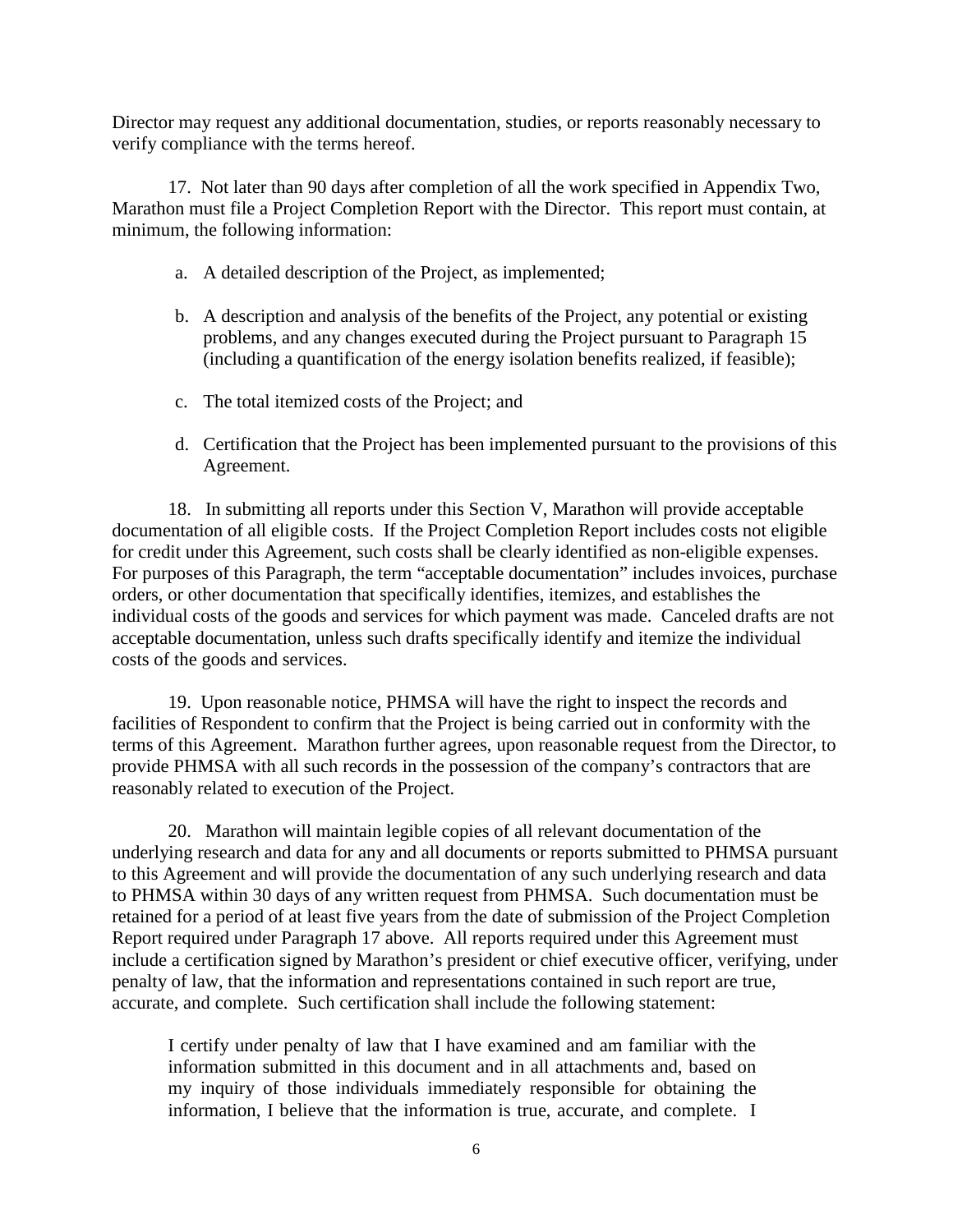am aware that there are significant penalties for submitting false information, including the possibility of fines and imprisonment.

# **VI. Same; PHMSA Approval of Project Completion Report.**

21. Within 45 days of receipt of the Project Completion Report described in Paragraph 17 above, the Director will review such report and provide Respondent with written notice of his determination, stating either: (1) that the Project has been satisfactorily completed; (2) that there are certain deficiencies in the Project Completion Report and that Respondent will be afforded additional time to correct them; or (3) that the Project has not been satisfactorily completed and whether PHMSA seeks stipulated penalties in accordance with Section VII below. If the Director's written determination is delayed beyond 45 days, Respondent may avail itself of the provisions of Paragraph 25 below.

In the event the Director exercises option (2) above (i.e., it determines that the Project Completion Report is deficient but the Director has not yet made a determination about the adequacy of the SSEP completion itself), Respondent may file a written objection to the deficiency determination within 10 days from receipt of the notice. Thereafter, the Director and Respondent will have an additional 30 days to reach agreement on changes necessary to the Project Completion Report. If agreement cannot be reached on any such issue within this 30-day period, the Director will provide a written statement of his decision on adequacy of the completion of the SSEP to Respondent. The matter shall then be referred to and adjudicated by the Associate Administrator, in accordance with Paragraph 25 below. In the event the SSEP is not completed as contemplated herein, as determined by the Associate Administrator, stipulated penalties shall be due and payable by Respondent to PHMSA in accordance with Paragraph 22 below.

# **VII. Stipulated Penalties.**

22. If Marathon fails to comply with any of the terms of this Agreement relating to the completion of the Project or reporting thereon as provided by Paragraphs 16 and 17, Marathon will be liable for stipulated penalties according to the following provisions:

- a. For failure to complete the Project pursuant to this Agreement, Marathon will pay a stipulated penalty to the United States in the amount of one hundred fifty percent (150%) of the difference between the total amount of the Project (i.e., \$305,000.00) and the amount of money actually spent by Marathon on the Project and verified by PHMSA; such stipulated penalty shall be in addition to the total civil penalty payments (i.e., \$842,650.00) due and payable under Paragraph 8 above. For purposes of this Paragraph, the determination of whether the Project, or any portion thereof, has been satisfactorily completed shall be the decision of the Director, or as otherwise provided under Paragraph 25;
- b. For failure to submit any quarterly progress report or the Project Completion Report described in Paragraphs 16 and 17 above, Marathon agrees to pay a stipulated penalty in the amount of \$300.00 for each day after such report was originally due until it is submitted;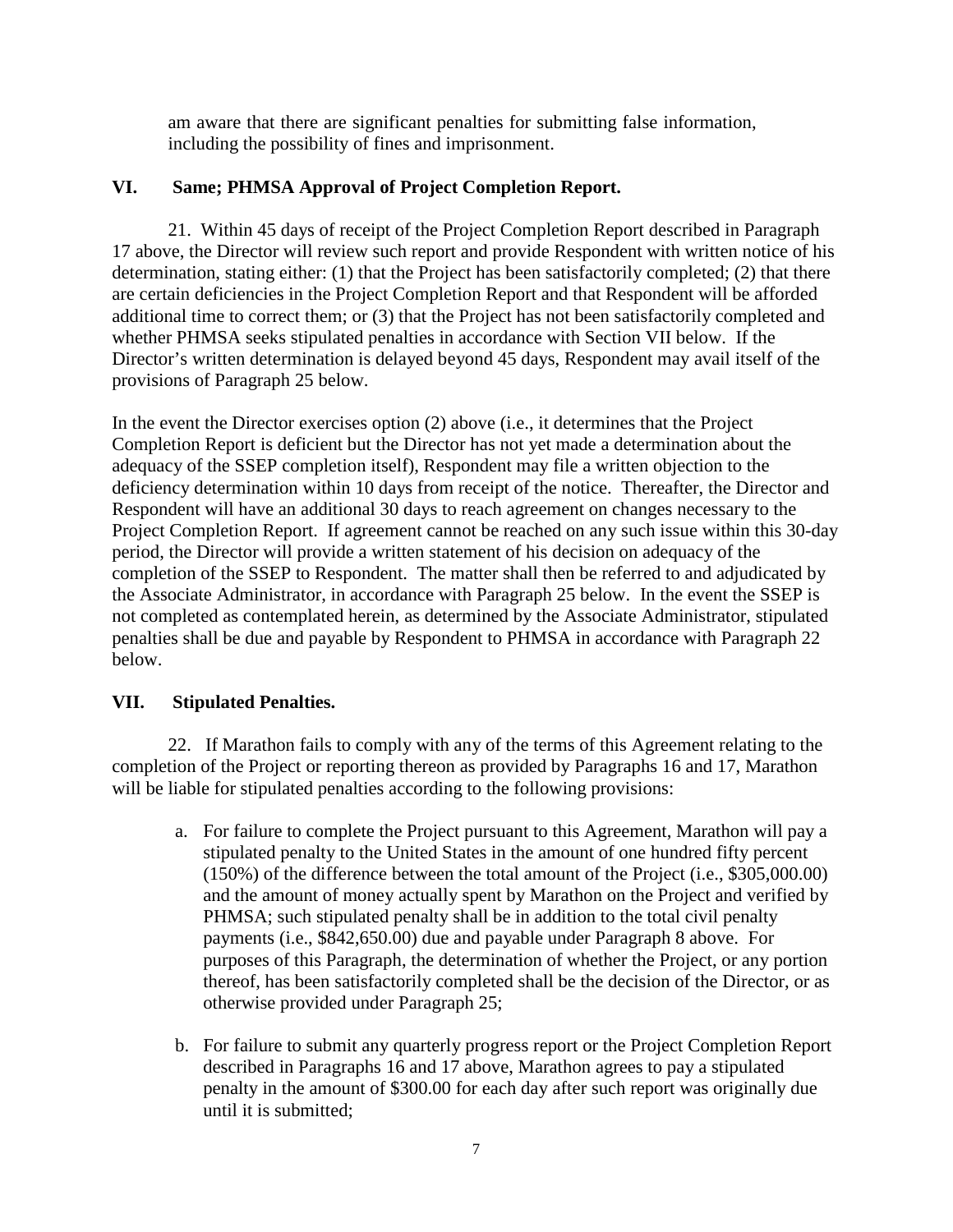- c. Stipulated penalties under this Paragraph will begin to accrue on the day after performance is due, and shall continue to accrue through the final day of completion of the activity;
- d. Respondent will pay any stipulated penalties not more than 30 days after receipt of written demand by PHMSA for such penalties. Method of payment shall be the same as those set forth above in Paragraph 9; and
- e. Nothing in this Agreement shall be construed as prohibiting, altering or otherwise limiting the ability of PHMSA to seek any other remedies or sanctions available to the agency by virtue of Marathon's violation of this Agreement or of any statutes and regulations upon which it is based, or any other applicable provision of law.

## **VIII. Representations by Marathon.**

- 23. Marathon makes the following representations concerning this Agreement:
- a. Marathon certifies that it is not required to perform or develop the Project, or any portion thereof, by any federal, state or local law or regulation, nor is Marathon required to perform or develop the Project by any other agreement, contract, grant, or as injunctive relief in this or any other proceeding. Marathon further certifies that it has not received, and is not presently negotiating to receive, credit in any other enforcement action for the Project outlined above.
- b. Marathon hereby agrees not to claim any funds expended in performance of the Project as a deductible business expense or credit for tax purposes.
- c. Any public statement, oral or written, in print, film, Internet or other media, made by Respondent making reference to the Project shall include the following language: "This project was undertaken in connection with the settlement of an enforcement action taken by the Pipeline and Hazardous Materials Safety Administration, U.S. Department of Transportation, for alleged violations of the federal Pipeline Safety Laws (49 U.S.C. § 60101, *et seq.*)."

### **IX. Miscellaneous.**

 24. This Agreement constitutes the entire agreement of the Parties and supersedes all prior and contemporaneous agreements, understandings, negotiations and discussions between the Parties, whether oral or written, with respect to the subject matter herein. The terms of this Agreement will control in the event of any inconsistency with the record in this proceeding.

 25. The Director and Respondent will informally attempt to resolve any disputes arising under this Agreement. If Respondent and the Director are unable to informally resolve any dispute hereunder within 15 days of either party providing notice to the other of a dispute, either party may request in writing, not later than 10 days following the expiration of said 15-day period, a written determination from the Associate Administrator for Pipeline Safety (Associate Administrator) resolving the dispute. In connection with any such request for a written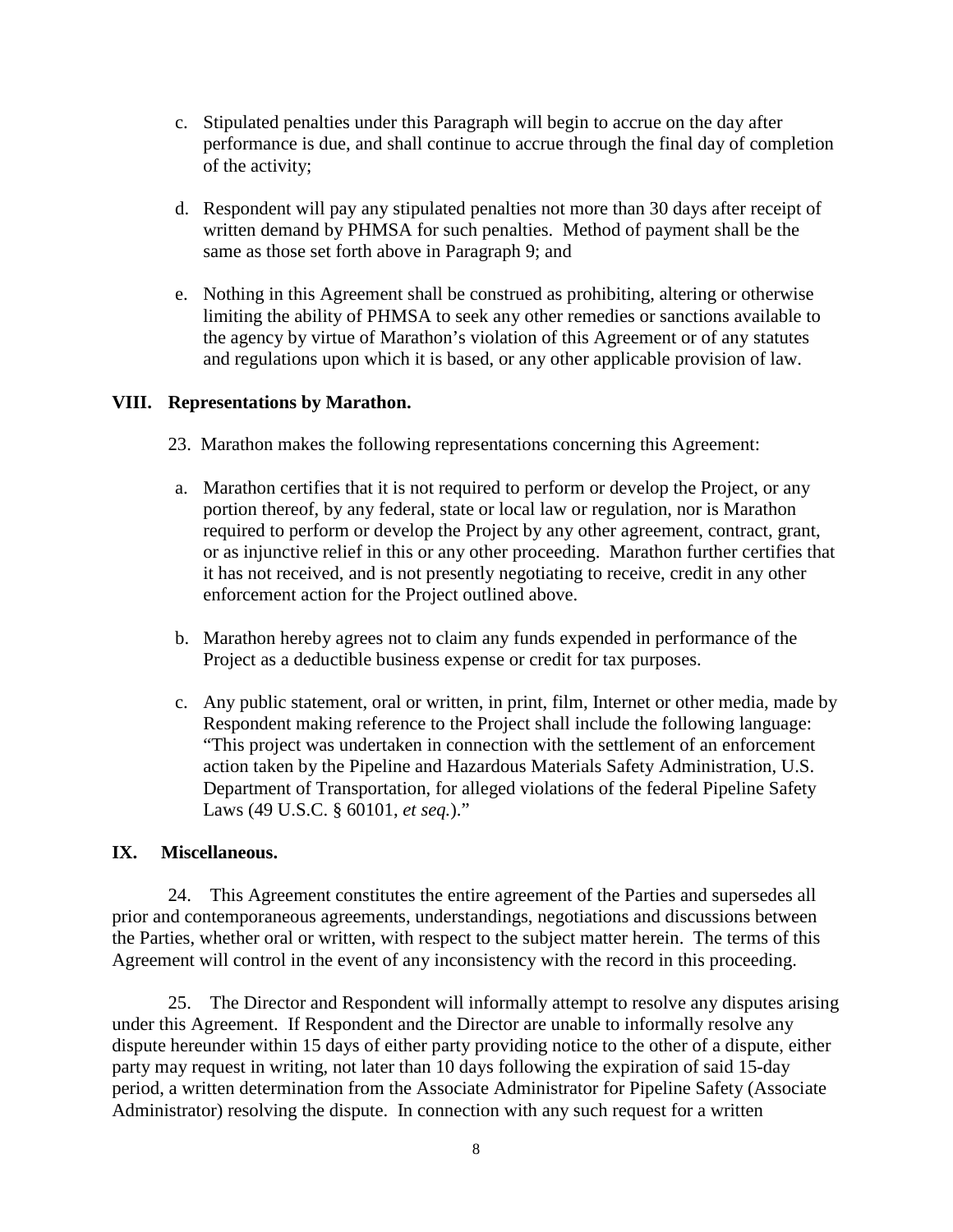determination by the Associate Administrator, Respondent shall provide all information that the company believes is relevant to the dispute.

If the request is submitted as provided herein, the Associate Administrator will issue a final determination in writing not more than 30 days following the date of Respondent's request, which decision shall be final and binding on Respondent. The existence of a dispute and PHMSA's consideration of matters placed in dispute will not excuse, toll, or suspend any term or timeframe for completion of any work to be performed under this Agreement during the pendency of the dispute resolution process, except as agreed in writing by the Director or the Associate Administrator.

26.In the event of any transfer of ownership or operating responsibility of the St. James Terminal facility during the term of this Agreement, Marathon will provide a copy of this Agreement to the prospective transferee at least 30 days prior to such transfer and simultaneously provide written notice of the prospective transfer to the Director.

 27. Nothing in this Agreement affects or relieves Respondent of its responsibility to comply with all applicable requirements of the federal Pipeline Safety Laws, 49 U.S.C. § 60101, *et seq.*, and the regulations and administrative orders issued thereunder. Nothing in this Agreement alters PHMSA's right of access, entry, inspection, and information gathering or PHMSA's authority to bring enforcement actions against Respondent pursuant to the federal Pipeline Safety Laws, the regulations and administrative orders issued thereunder, or any other provision of Federal or State law.

28. This Agreement does not create rights in, or grant any cause of action to, any person not a party to this Agreement. PHMSA is not liable for any injuries or damages to persons or property arising from acts or omissions of Respondent or its officers, employees, or agents carrying out the work required by this Agreement. Marathon agrees to indemnify and hold harmless PHMSA, its officers, employees, agents, and representatives from any and all causes of action arising from any acts or omissions of Respondent or its contractors in carrying out the work required by this Agreement.

29. Except as otherwise provided herein, this Agreement may be modified only by the mutual agreement of the Parties and set forth in writing and signed by both Parties.

 30. Each undersigned representative of the Parties certifies that he is fully authorized by the party represented to enter into the terms and conditions hereof and to execute and legally bind that party to it.

### **X. Effective Date and Term**.

31. The "Effective Date" as used herein, is the date on which this Agreement has been signed by both Respondent and PHMSA. The term of this Agreement commences upon the Effective Date and terminates upon the approval of the Project Completion Report as provided by Section VI above or as otherwise provided under Paragraph 25.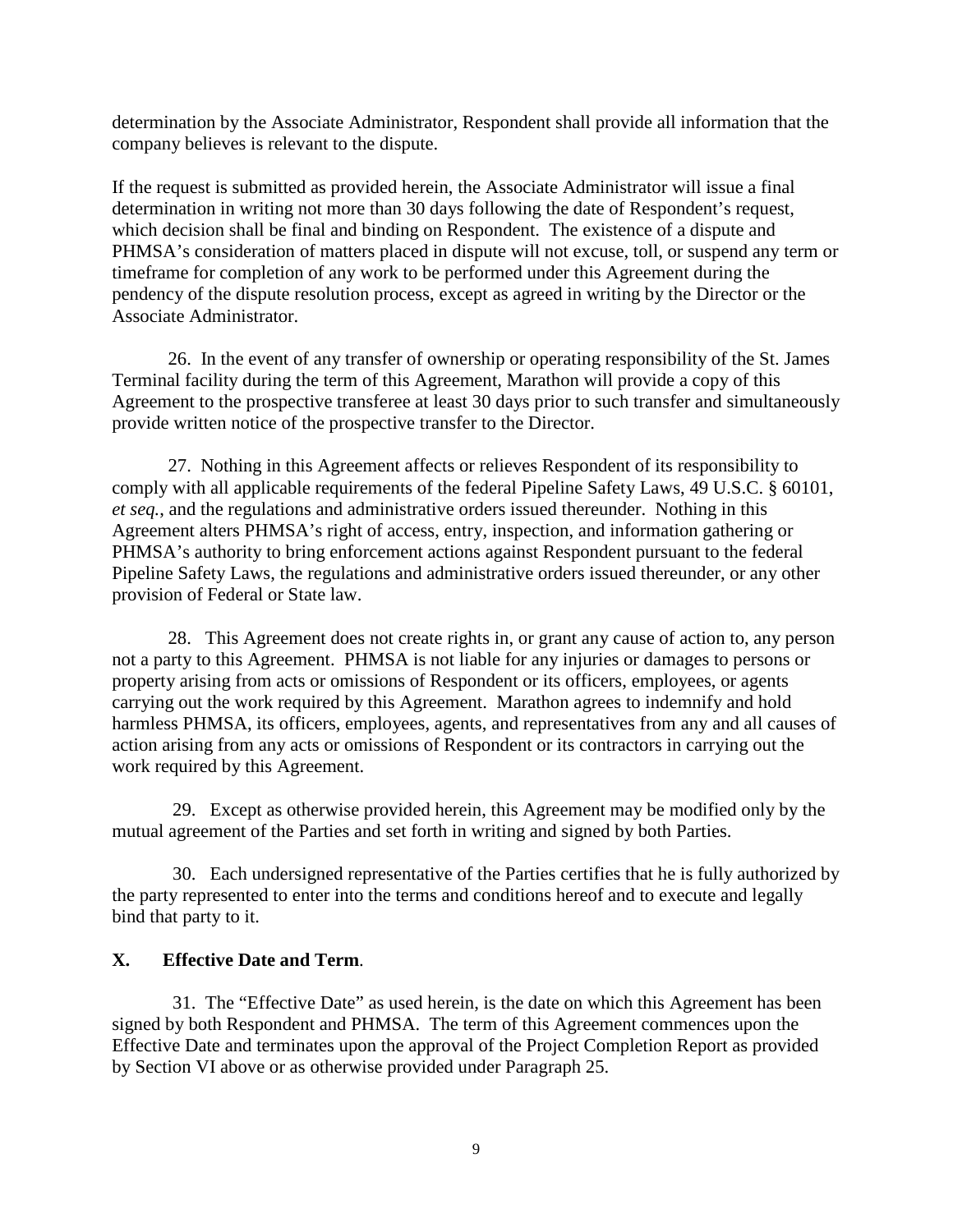The Parties hereby agree to all conditions and terms of this Agreement:

\_\_\_\_\_\_\_\_\_\_\_\_\_\_\_\_\_\_\_\_\_ \_\_\_\_\_\_\_\_\_\_\_\_\_\_\_\_\_\_\_\_\_\_\_\_\_\_\_

For PHMSA: For Respondent:

Jeffrey D. Wiese Craig O. Pierson<br>Associate Administrator for President Associate Administrator for<br>Pipeline Safety

\_\_\_\_\_\_\_\_\_\_\_\_\_\_\_\_\_\_\_\_\_\_\_\_\_\_\_ \_\_\_\_\_\_\_\_\_\_\_\_\_\_\_\_\_\_\_\_\_\_\_\_\_\_\_\_ Marathon Pipe Line LLC

Date Date Date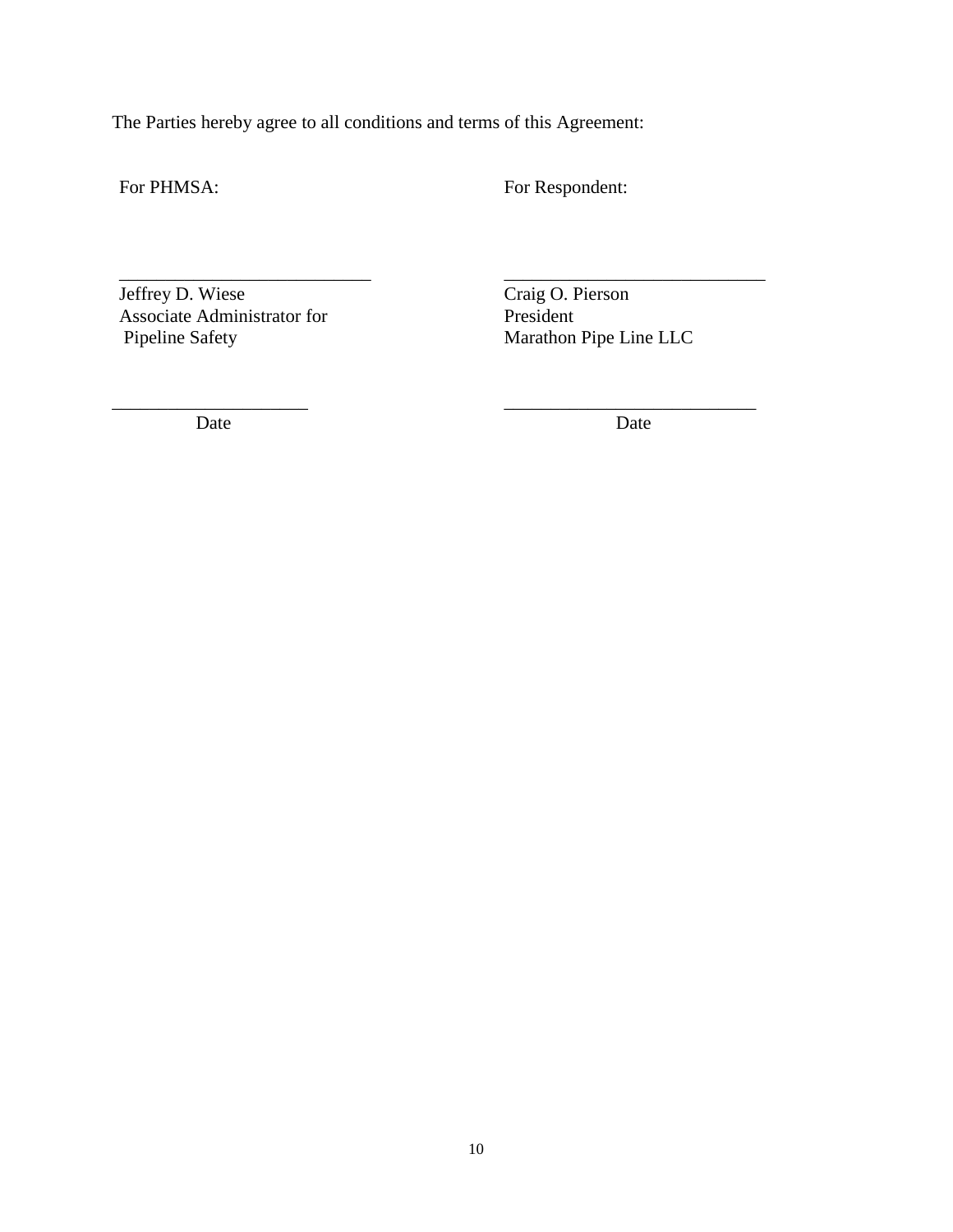# **APPENDIX ONE**

# **[INSERT COPY OF NOTICE]**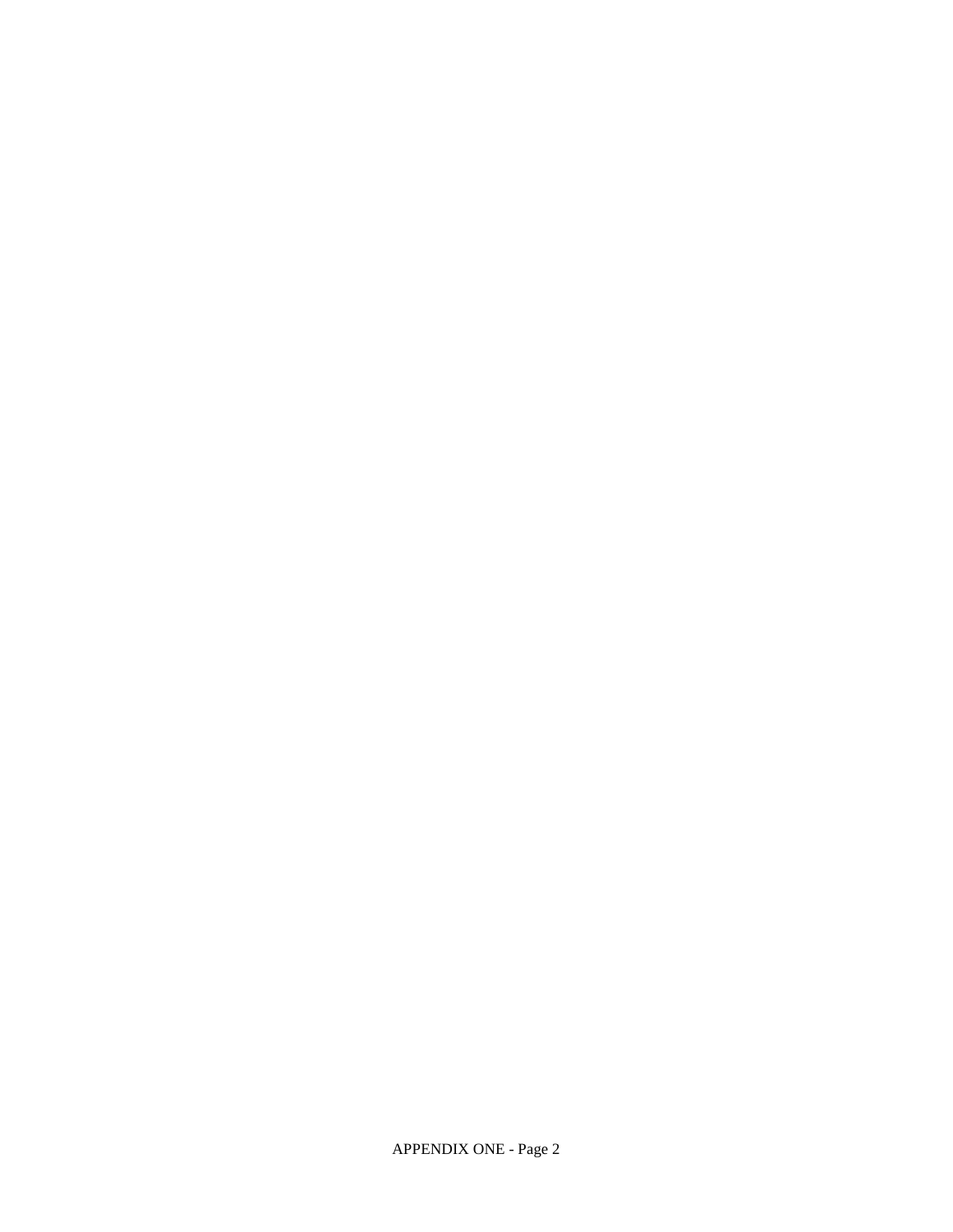# APPENDIX TWO **PROJECT SCOPE OF WORK AND SCHEDULE**

#### **DEVELOPMENT OF ENERGY ISOLATION GUIDANCE DOCUMENT AND TRAINING PROGRAM**

#### **Introduction**

Respondent will undertake and complete a Supplemental Safety and Environmental Project (Project) intended to reduce the probability of releases and the risk of fire during operations and maintenance activities involving the isolation of energy in the form of hazardous vapors and liquids. The Project seeks to accomplish this goal by reducing the likelihood that Marathon will experience future accidents similar to the one giving rise to this Agreement, by developing a set of practices for energy isolation that can benefit the industry generally, and by encouraging industry awareness of improved practices to protect life, property and the environment.

The Project will consist of four parts:

- (A) Energy Isolation Assessment and Improvement Study
	- (1) Assess energy isolation practices and procedures applied by U.S. hazardous liquid (petroleum) pipeline operators and by Respondent and develop energy isolation techniques that can enable industry improvement.
	- (2) Test mud plug installations to identify limitations and reliable installation practices.
- (B) Develop a comprehensive Energy Isolation Guidance Document.
- (C) Develop two Training Programs, one that will be provided to all affected Respondent employees and one that will be made available to the pipeline industry and the pipeline contractor industry.
- (D) Share the Energy Isolation Guidance Document and the Training Program within the pipeline industry and the pipeline contractor industry.

These four parts are more particularly described as follows:

### **A. Energy Isolation Assessment and Improvement Study**

The assessment of industry practices and procedures will be based upon a detailed review of policies and procedures solicited from a sampling of pipeline companies operating hazardous liquids (petroleum) pipelines, as well as from observation of Respondent field practices. Respondent or its contractor will solicit policies and procedures from at least 15 companies and exercise reasonable efforts to secure useful responses from at least 10. For purposes of such solicitations, the identities of the responding pipeline companies shall remain anonymous, and Respondent's contractor shall remove identifying information from documentation they submit.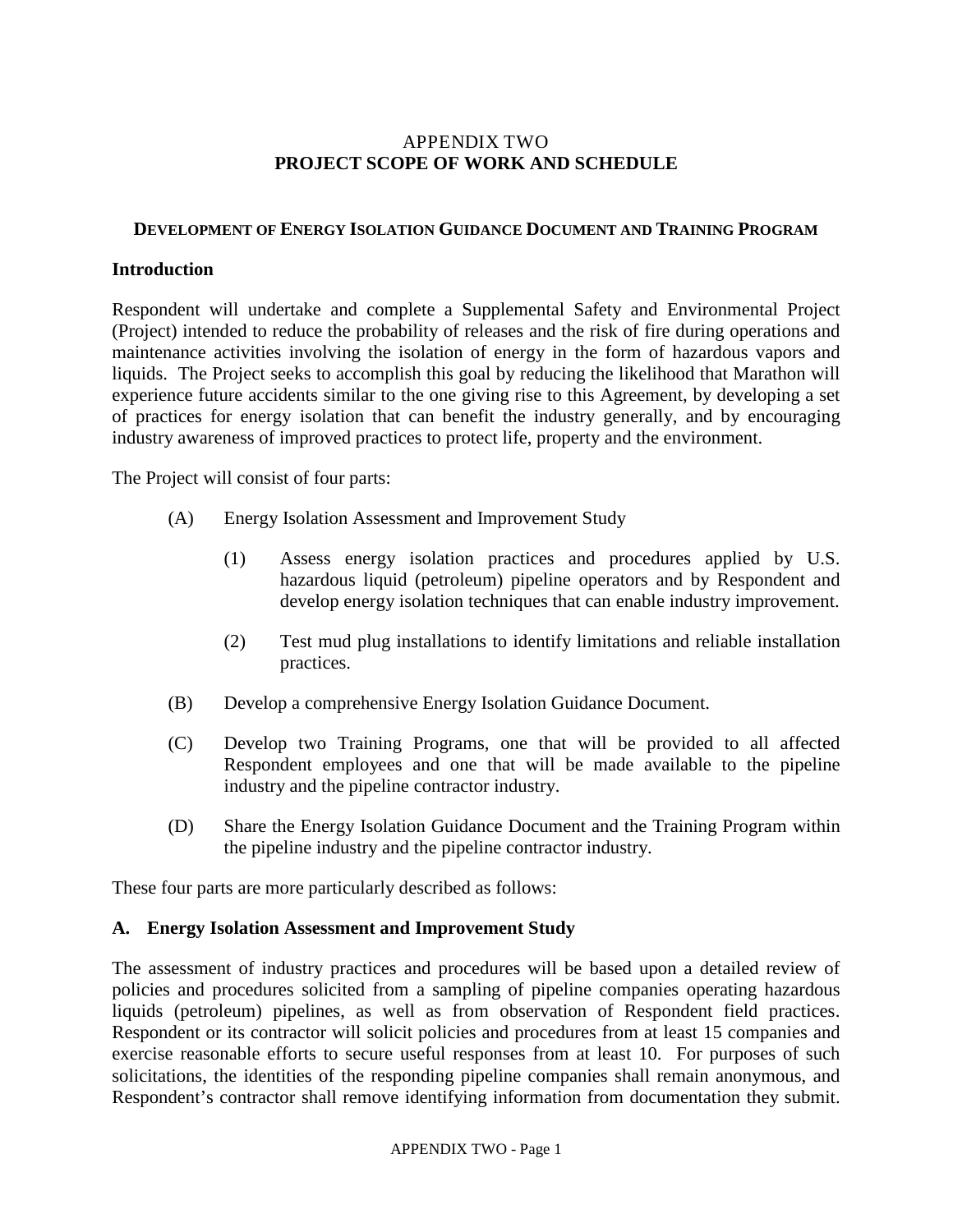The findings of the assessment will be compiled into a report. Mud plug effectiveness testing will involve a range of variables such as pipe size, temperature and humidity, along with determining optimum mud mix ratios.

# **B. Development of Guidance Document**

Based upon the findings of the foregoing assessment and testing, a comprehensive Energy Isolation Guidance Document will be developed that will present the findings of the assessment and testing and will present recommended guidance for appropriate application of energy isolation practices in various situations. The recommended guidance will be consistent with existing PHMSA requirements and relevant guidance documents. Marathon will submit the draft Guidance Document to the Director for review and approval before proceeding with Parts C and D of the Project**.** The Director will provide Respondent with a response within 30 days of submission of the draft Guidance Document.

Respondent shall contract with Baker Engineering and Risk Consultants, Inc. to execute the work described within BakerRisk Proposal No. P5009, Energy Isolation, dated June 22, 2011, for Parts A and B of the Project.

Project Cost Estimate: \$185,000 – \$225,000

Project Schedule – Weeks from Start Date:

|           | <b>Task</b>                                                                | <b>Weeks to Completion</b> |
|-----------|----------------------------------------------------------------------------|----------------------------|
| $\bullet$ | Conduct Detailed Review of Industry Standards,<br>Practices and Procedures | 12 weeks.                  |
|           | Assess Respondent Energy Isolation Standards and Procedures                | 12 weeks.                  |
| $\bullet$ | <b>Testing of Mud Plugs</b>                                                | 14 weeks.                  |
| $\bullet$ | Develop Paper on Single and Double Block and Bleed<br>Valve Isolation      | 12 weeks.                  |
| $\bullet$ | Develop Draft Comprehensive Energy Isolation Guidance Document             | 25 weeks.                  |
| $\bullet$ | Director Review and Approval of Guidance Document                          | 29 weeks.                  |

# **C. Development of Training Programs**

(1) Respondent will contract with SOS Video Communications to develop video presentations based upon the Energy Isolation Guidance Document as described within SOS Video Communications Proposal and Estimate, Project No. 43366, dated June 16, 2011.